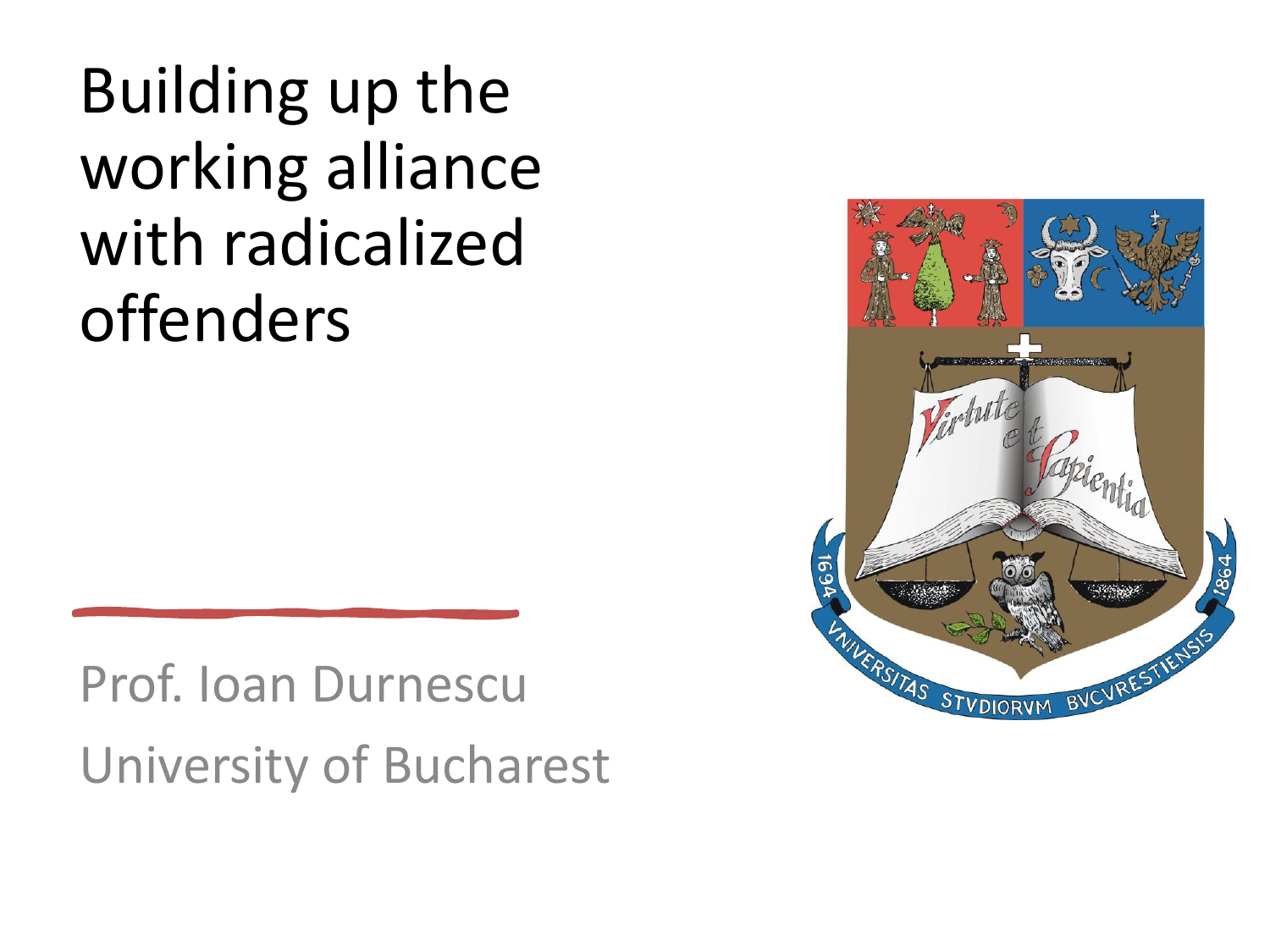# What is the 'working alliance'

- It is a collaborative relationship between the client and the professional developed during the in-session interactions.
	- It is a transaction between the client and the professional
	- It involves negotiations
	- It starts at the beginning of the relationship and continue until the end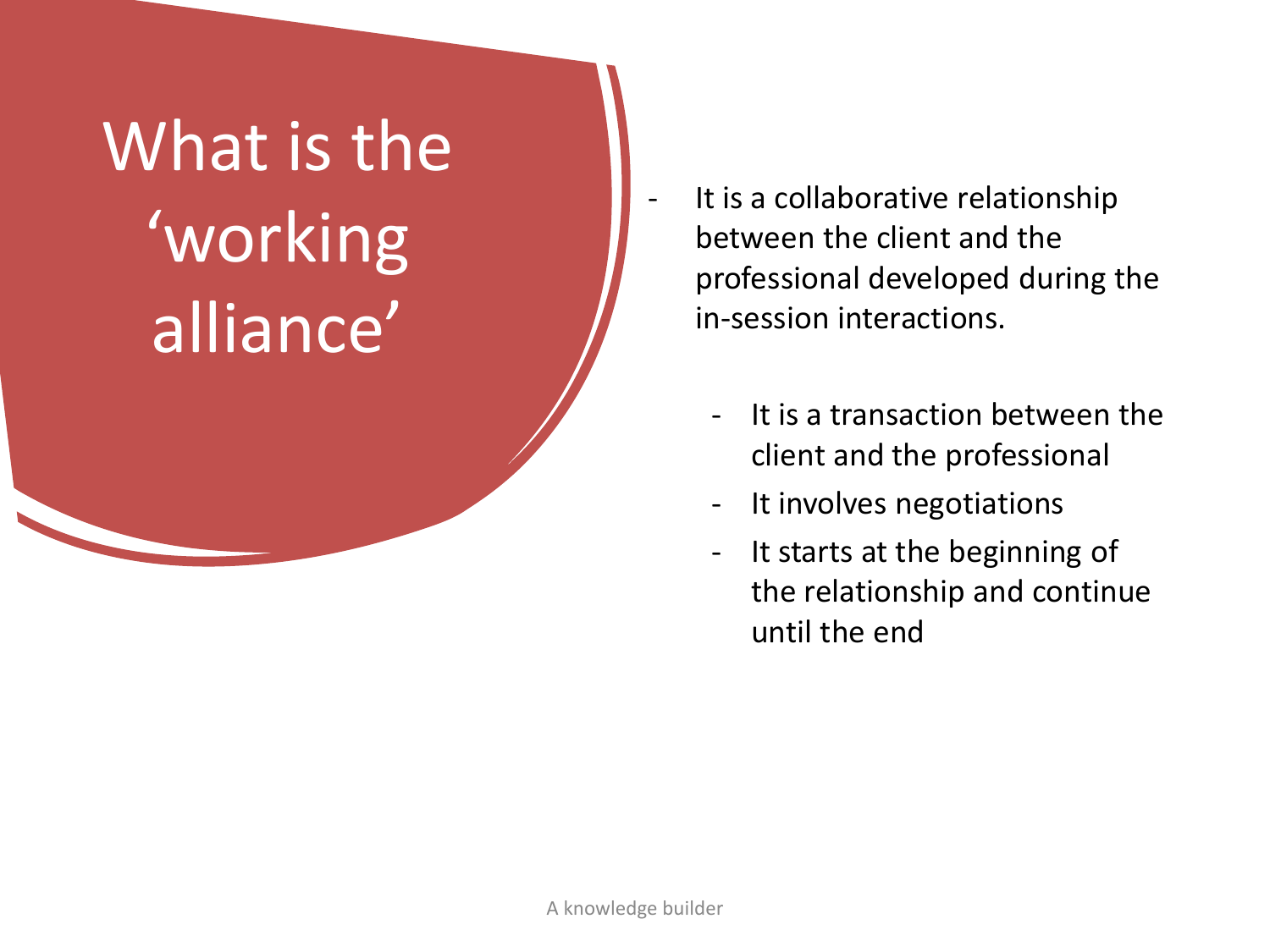

### The elements of the working alliance – Bordin, 1979

- There are three elements essential to the working alliance:
	- Agreement on the goals
		- Responds to the question of 'why are we here?'
		- Explain the roles and agree on the purpose of the interaction
	- Collaboration on tasks
		- Involve the client in selecting the objectives and how they can be reached
		- Create 'togetherness'
	- The bond
		- An emotional tie
		- It involves liking, respect and (genuine) concern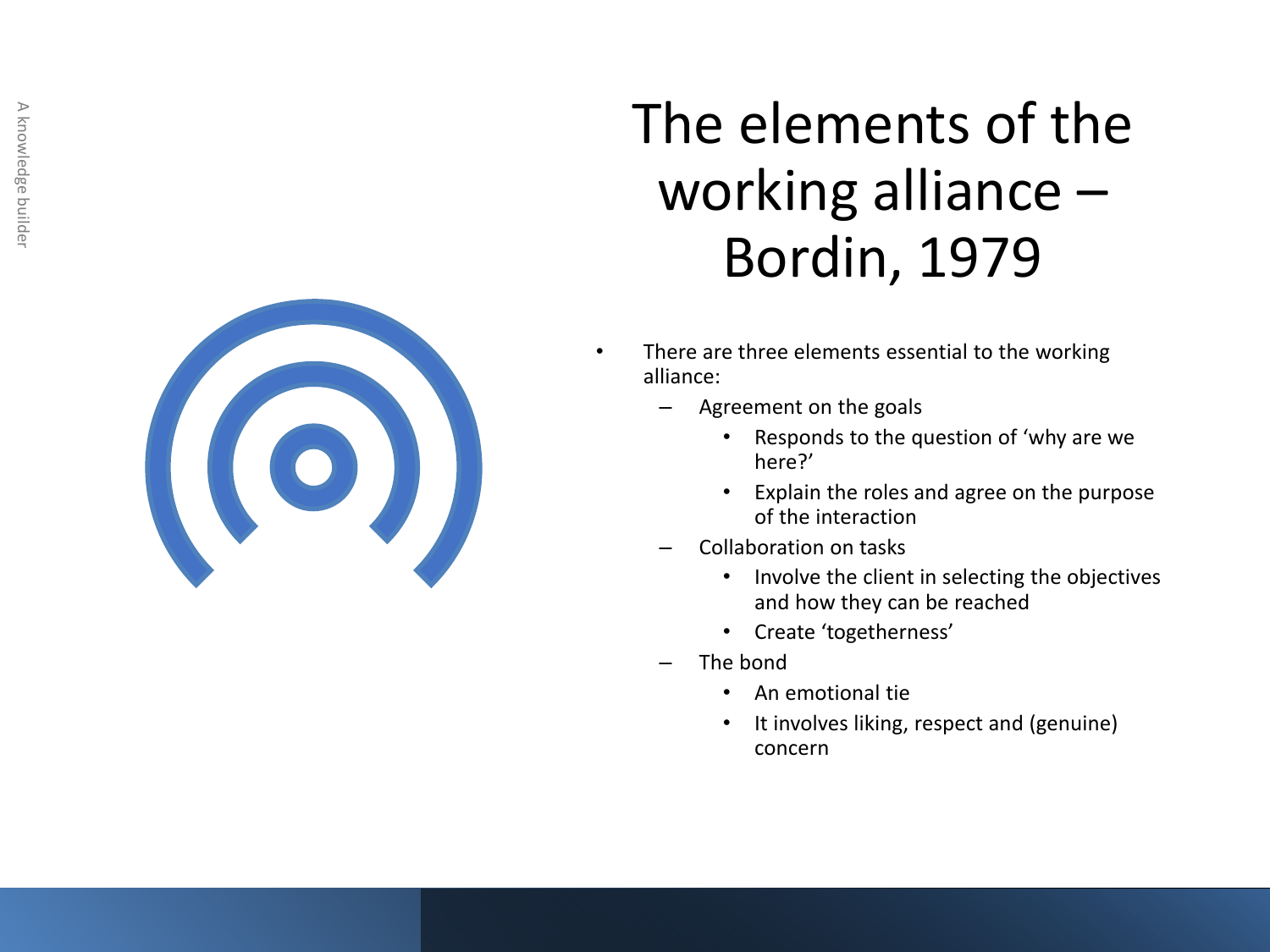### How to build strong WA?

- Major concern for researchers and clinicians
- Some had developed concrete strategies that can be used at the beginning of the relationship work.

-

- Newman (1997):
	- Speak directly, simply, in everyday language and honestly.
	- Ask about the patient's thoughts and feelings about being in therapy.
	- Focus on the patient's distress.
	- Acknowledge the patient's ambivalence.
	- Explore the purpose and goals of treatment.
	- Discuss the issue of confidentiality.
	- Avoid judgemental comments.
	- Appeal to the patient's sense of positive self-esteem.
	- Acknowledge that therapy is difficult.
	- Ask open-ended questions, and then be a good listener.

- Developed for addiction but easily adaptable for correctional work.

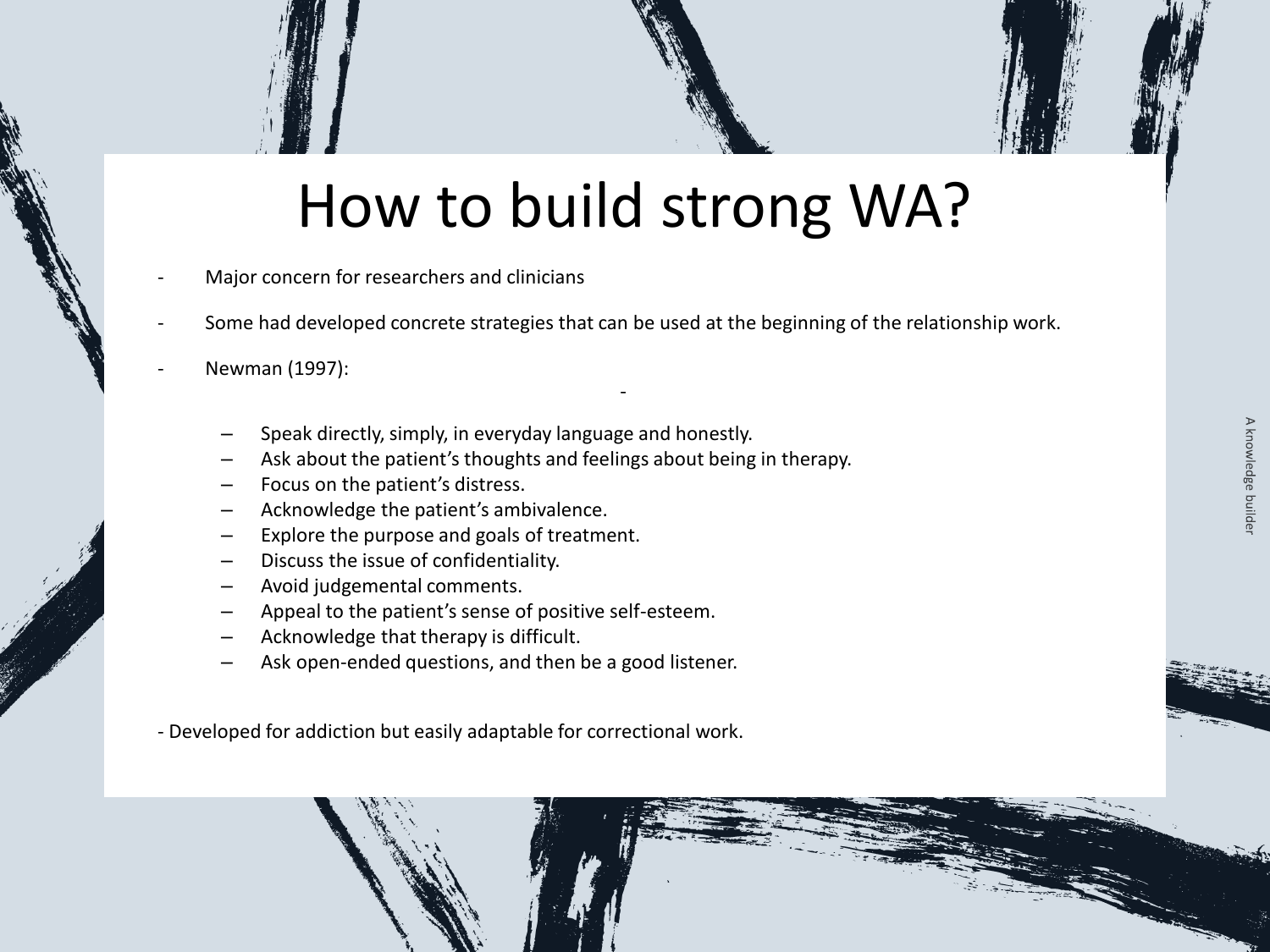

#### How to build strong WA? Trotter (2006)

- Four crucial strategies:
	- Role clarification
	- **Empathy**
	- **Optimism**
	- Humour
	- Self-disclosure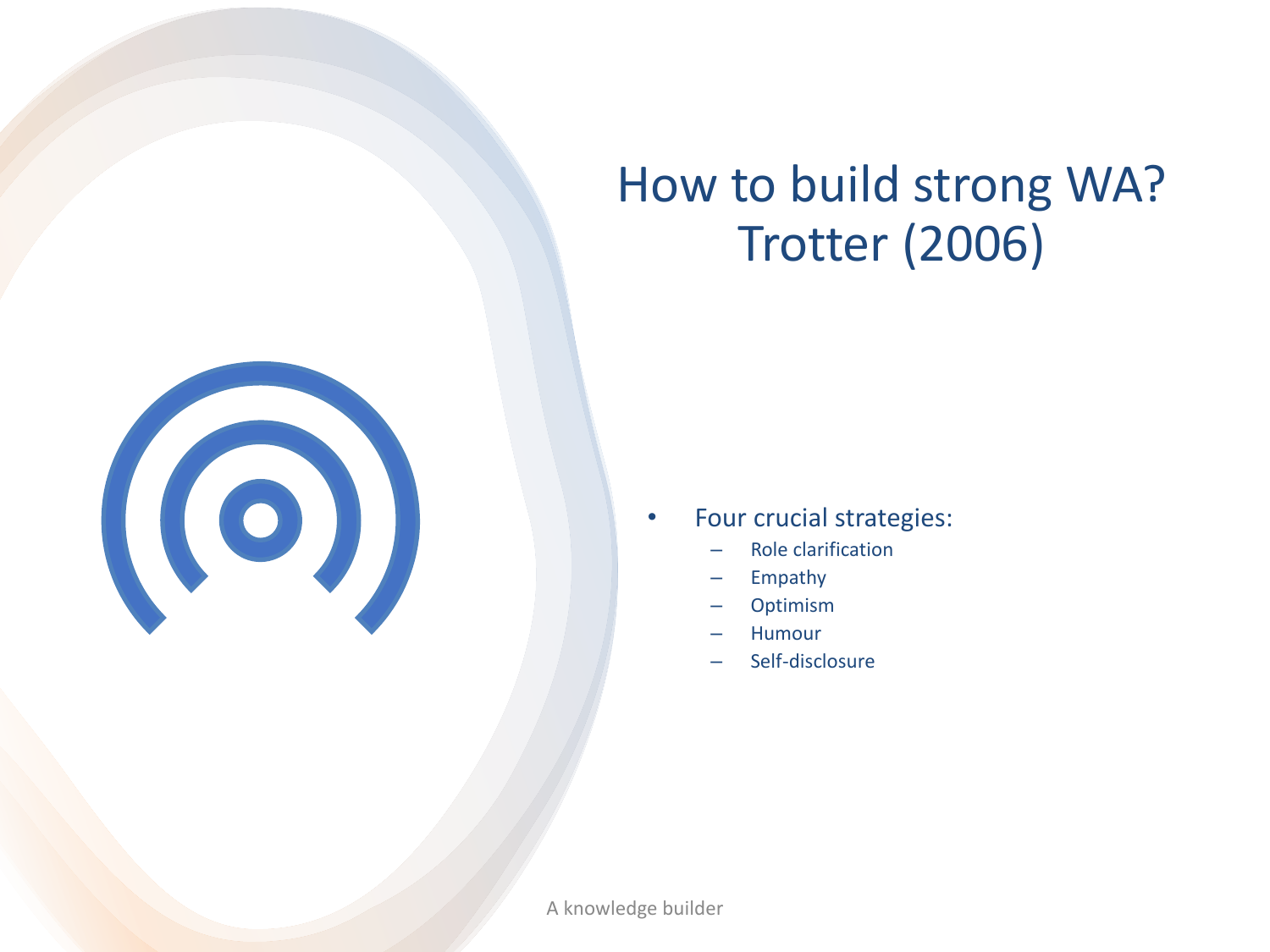#### 1. Role clarification

- Also known as 'socializing in the role' or 'goals and conditions'
- In other words 'why are we here?' and 'what can we achieve?'
- It means clarifying with the client what are the aims and objectives, the activities and the mutual expectations
- Crucialy important at the beginning of the relationship but also later on
- What does it mean in practice:
	- Clarifying the dual role of the correctional officer care and control
	- Defining exactly what is negotiable and what is not (e.g. the frequency of the meetings can be set by the court but when they should take place can be negotiated)
	- Clarifying the limits of confidentiality depending on the national legislation or agency policy who has access to the file? When the client needs to agree?
	- Clarify the difference between casework and case-management what services will be provided by the CO and what services will be provided by others? How the coordination will take place?
	- Define and discuss the client's expectations correct missconceptions and show interest in other issues associated to preventing reoffending
	- Clarifying the limits of the relationship make clear to the client the the CO is a 'professional friend' not a 'buddy' – Avoid ambivalence!!
	- Clarify the organizational expectsations the 'house rules' such as: the dress code, the accetable delays etc.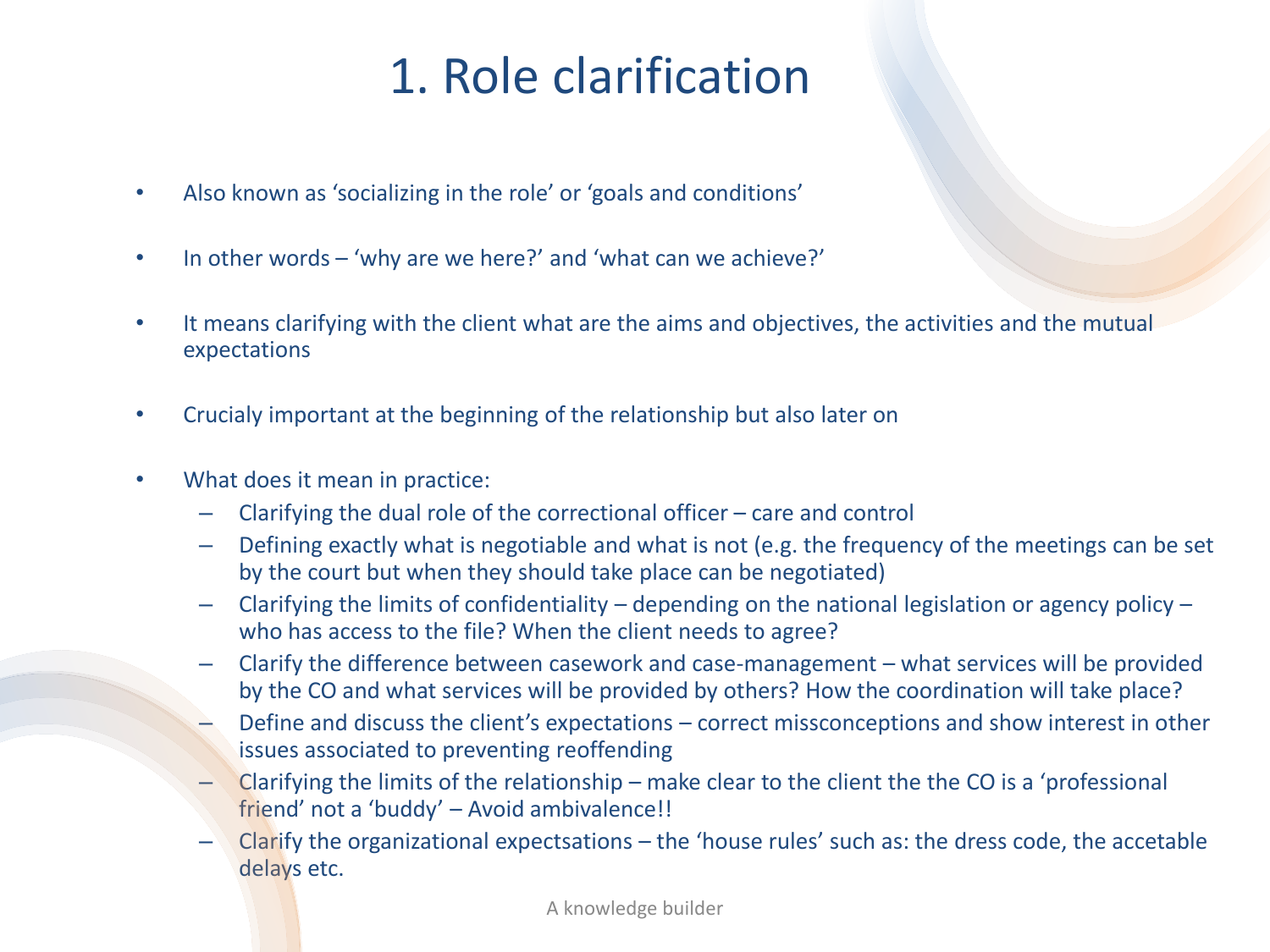#### 2. Empathy

- Consists in understanding and **reflecting back** the client's feelings and thoughts
- Usually reflecting back is very superficial and ineffective e.g. 'Yes, I understand you'
- There are five levels of competencies in expressing empathy
- As tis skill is critical for many other strategies, it will be treated separately in the next class.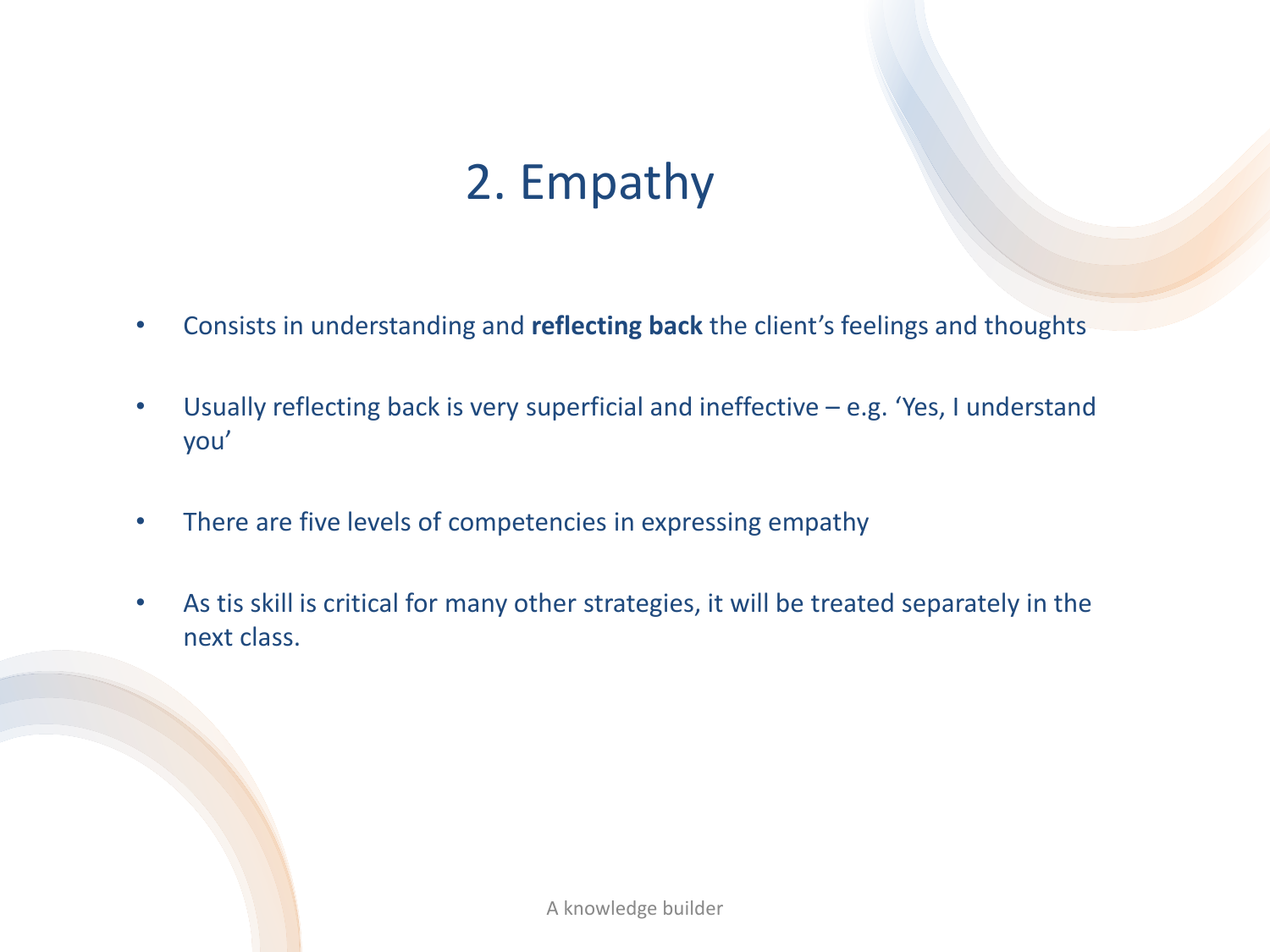# 3. Optimism

There is no change if there is no optimism and hope

Client:

- Self-efficacy is crucial
- 'Hope Factor' is essential in achieving success

Role of staff:

- To inspire 'hope'
- To generate and support self-belief that change is possible

How?

- By showing confidence in the intervention efficacy
- Telling stories about other clients or people who succeeded
- Emphasise the client's strengths stress the positive
- Give rewards for small progress

#### ATTENTION!!

Avoid being over-optimistic or ignore the difficulties. Stay credible!!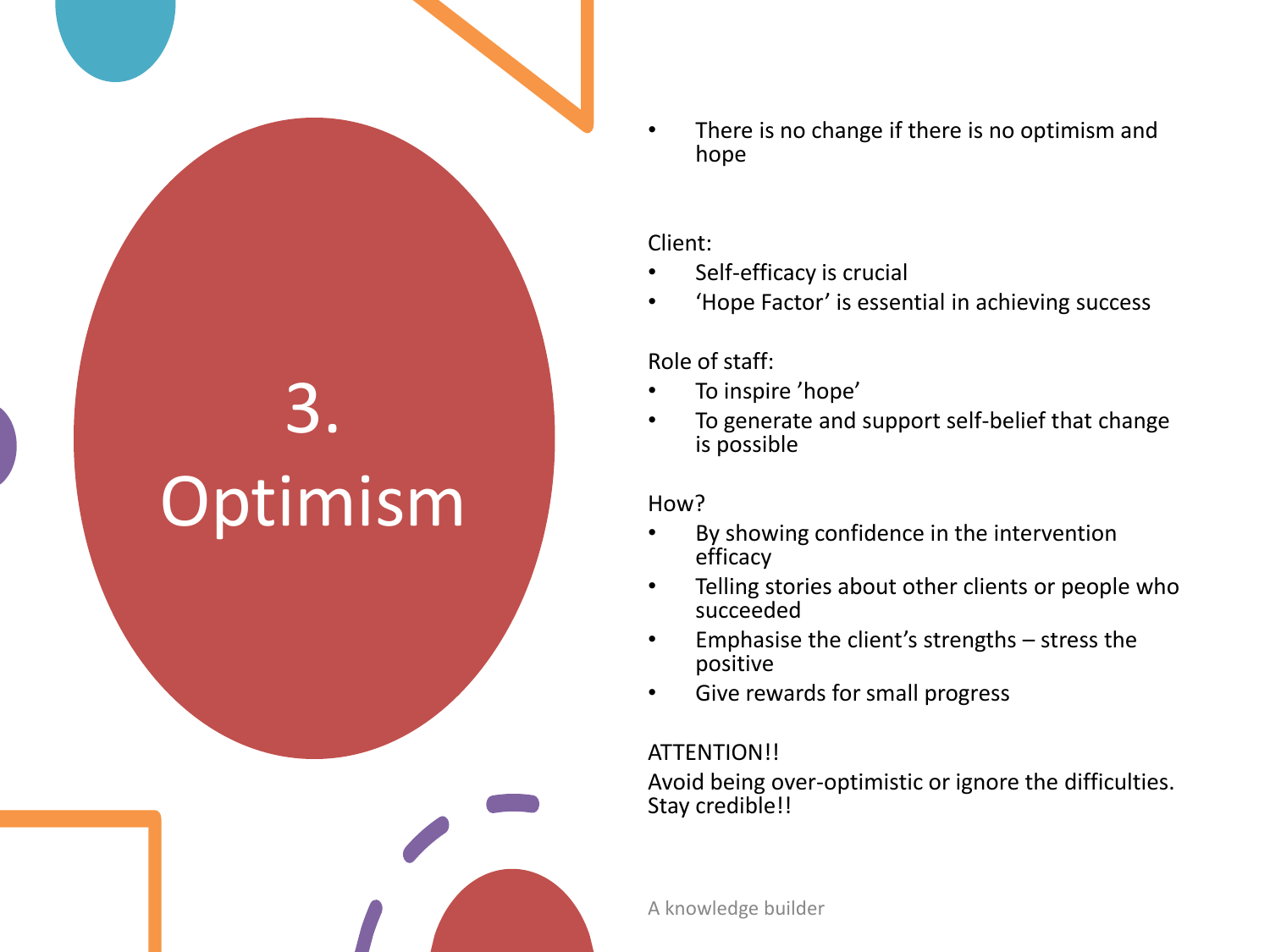# 4. Humour

- Can play multiple functions:
	- Humanize the interaction
	- Diffuse tension
	- Reframe the context
	- Gives the impression that the client is treated as a person
- Should be used naturally, in the context DO NOT FORCE IT!!
- It should not humiliate the client
- It should not be based on jokes or anecdotes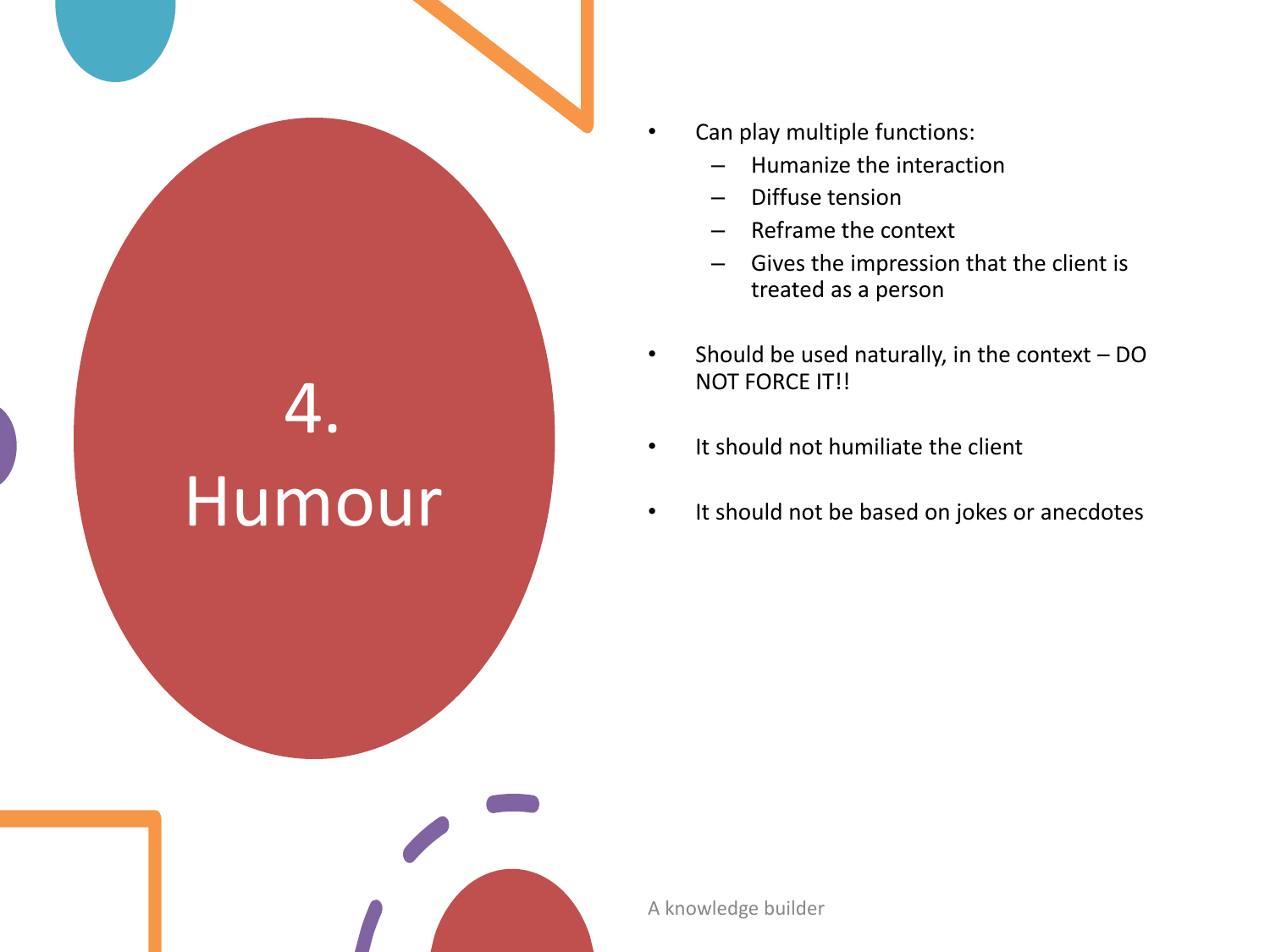### 5. Selfdisclosure

- Helps the client feel like a person and supports reciprocity
- Shows the client the the CO is involved personally in the relationship
- Used with moderation, at the right time and with certain clients – can lead to trust and closeness.
- It means sharing information about yourself with the client
- It can be:
	- Professional self-disclosure
	- Personal self-disclosure the CO struggles with the same problems in the past  $-$  'I have been unemployed for a few months and I remember how I felt …'
- Pay attention to the cultural context  $-$  IS IT ACCEPTABLE IN YOUR CULTURE TO SPEAK ABOUT YOURSELF TO PEOPLE OUTSIDE THE FAMILY?
- Use with moderation !!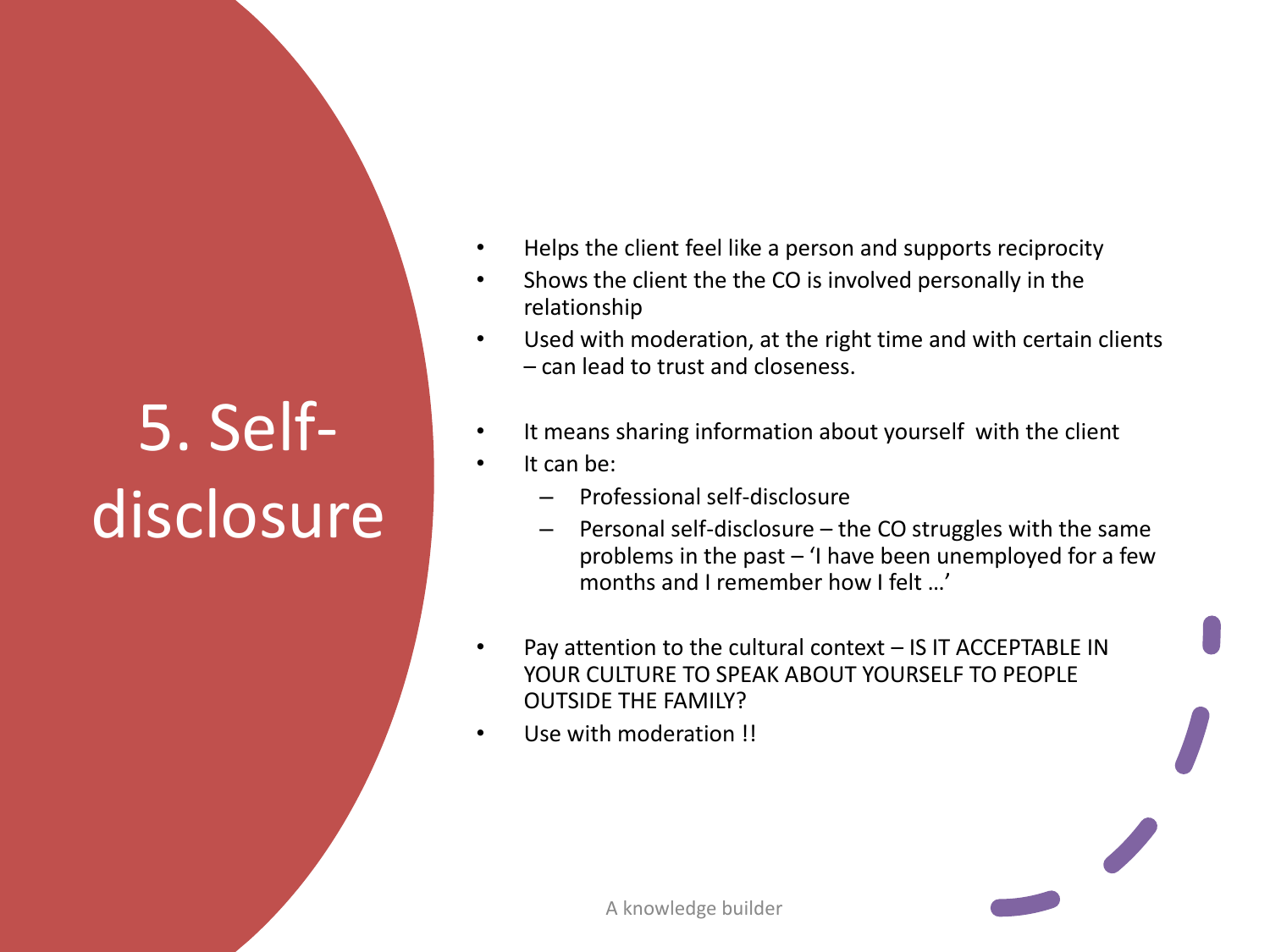#### 5. Self-disclosure – practice advice

- *Use self-disclosure when trust is already developed at a reasonable level. Premature self-disclosure may be threatening to clients and lead to emotional retreat.*
- *Do not share intimate or too-personal information about yourself or your family.*
- *Do not use self-disclosure in excess. The focus should be on the client, not on the worker.*
- *Do not share your own problems excessively. The client may start wonder how someone who cannot solve his own problems could help him.*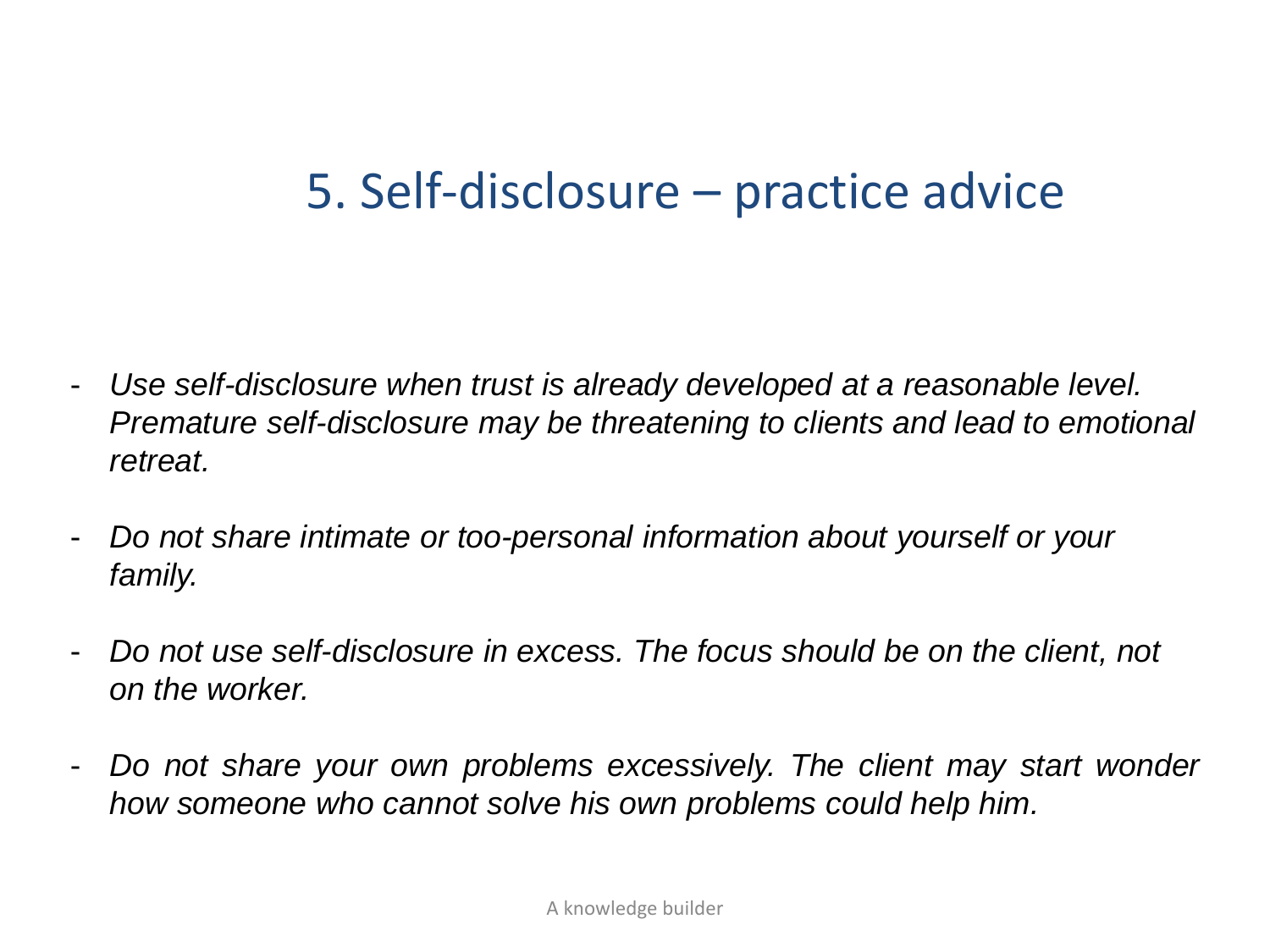# First interview

- It should be dedicated to building up a WA
- Not always possible  $-$  due to institutional requirements, legal expectations, time restrains etc.
- The first impression always counts but it is not an impression cast in stone – sometimes the quality of WA it very different in 9 months time
- Important to use as many strategies as possible from those described in the previous slides
- Every session should have beginning, middle and an end:
	- Beginning light converstation, check urgent issues
	- Middle covers the objectives mutually agreed with the  $client - e.g.$  to clarify the roles and any other issues related to supervision
	- Ending check if all well understoo, summarizes the session, set homework, if need be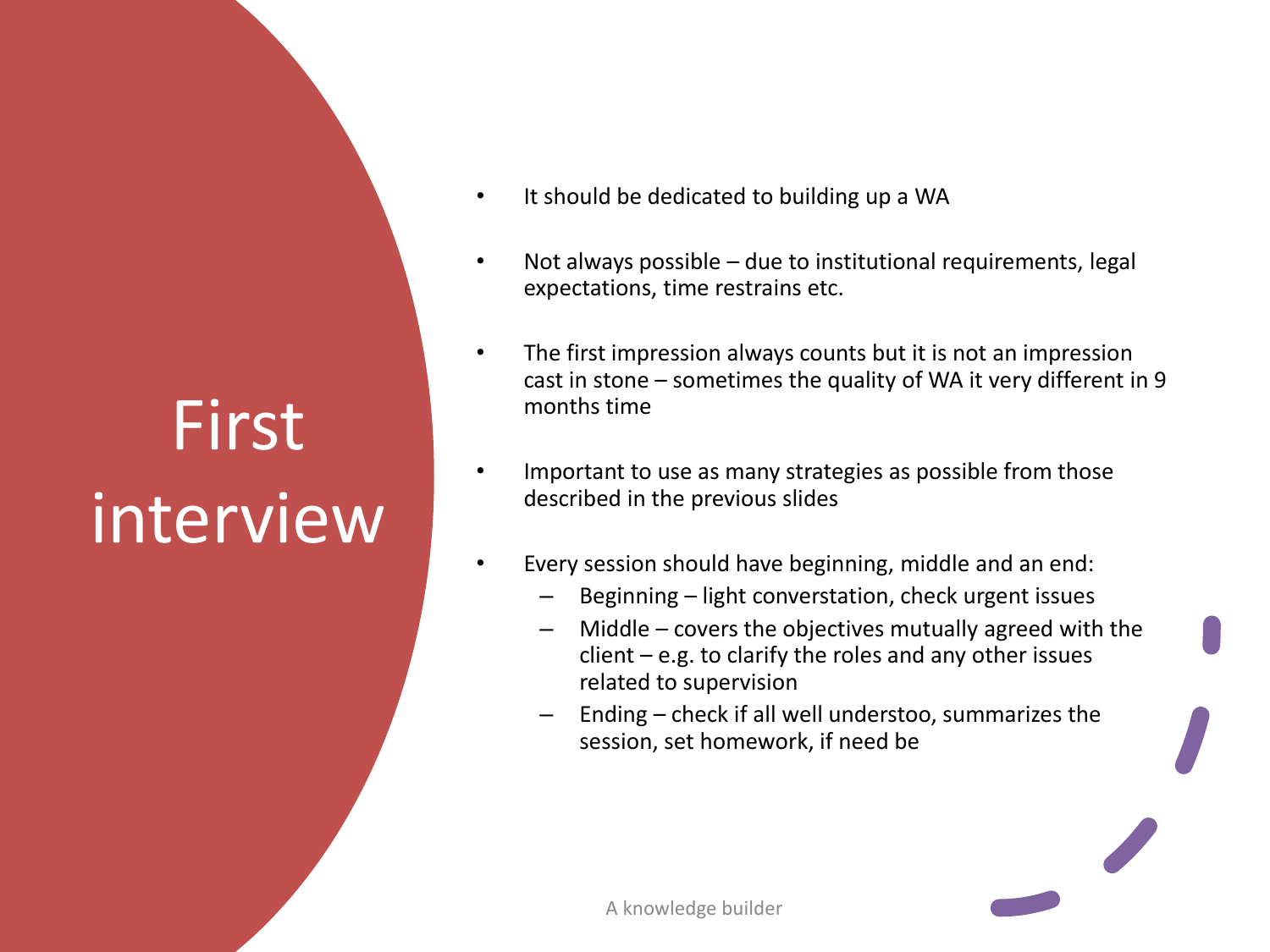How to adapt these general considerations to extreme others – radicalized offenders?

- in-depths interview with 8 front line practitioners from Sweden, US, France, Spain, Germany and **Netherlands**
- 2 women and 6 men
- Prison work mainly
- Very experienced 5-20 years experience
- Three of them worked with more than 200 VEOs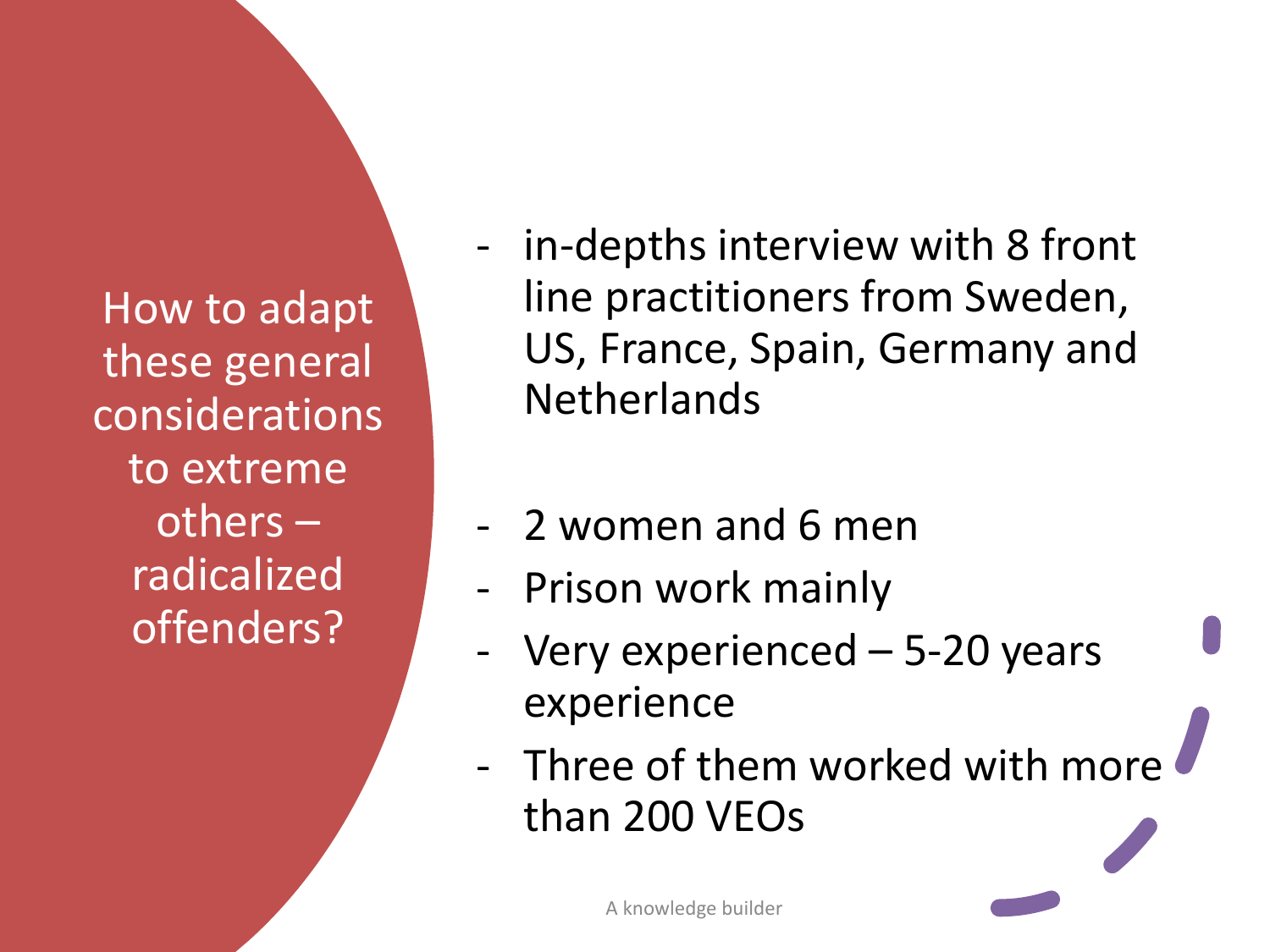# Findings:

#### **How are VEOs?**

- violent extremist offenders constitute a very heterogenic group;
- their behavior can be driven by ideology, or identity issues or search for belonging;
- they can be socially outcaste;
- they can be highly or poorly educated and so on.
- Based on their previous experience, the participants pictured the ideal type of VEO client as:
	- young, between 18-30 years old,
	- with different educational background (usually below the average level),
	- with shallow religious knowledge,
	- with little achievements in life,
	- coming from families where the father figure was mostly absent.
- What most of the clients share is the deep distrust and open hostility towards the state and state authorities.
- Paranoid attitudes and psychiatric difficulties add sometimes to the profile of this client group.

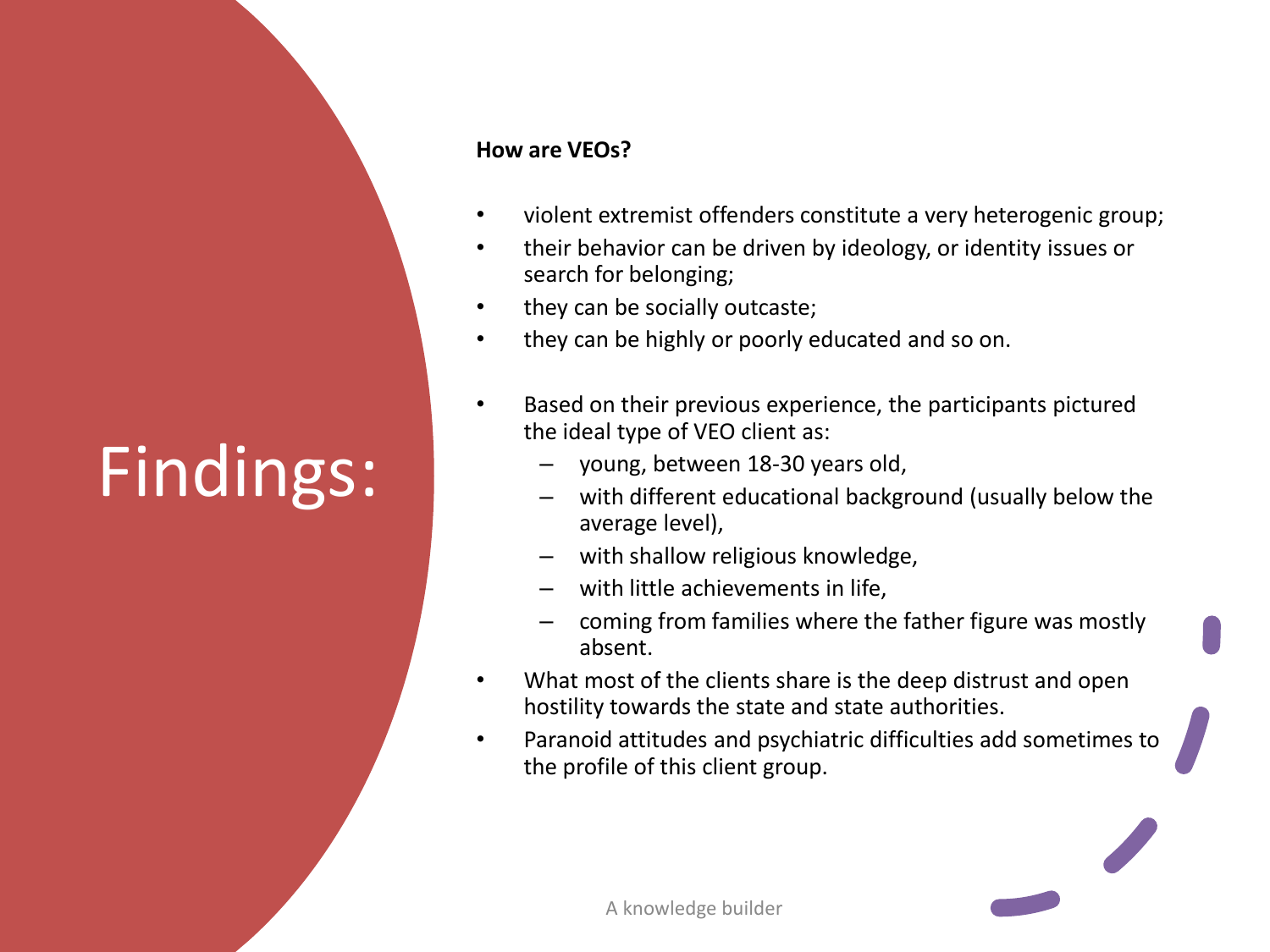### How to do the relationship work?

- Before the meeting
	- Prepare the meeting
	- Get as much information as possible about the client
	- See what other institutions can share with you
- During the first interview
	- Aim: to 'get to know the client' and develop WA
	- Start with a brief presentation of yourself and your role 'my focus is welbeing'
	- Be transparent and honest
	- Pay attention to power imbalance maximise choices
	- Give client some degree of control
	- Find some common ground
	- Use self-disclosure
	- Show concern  $-$  'it is always about the person'
	- Develop emotional and social competency
	- Provide practical help 'even little help can help a lot'
	- Listen Listen and Listen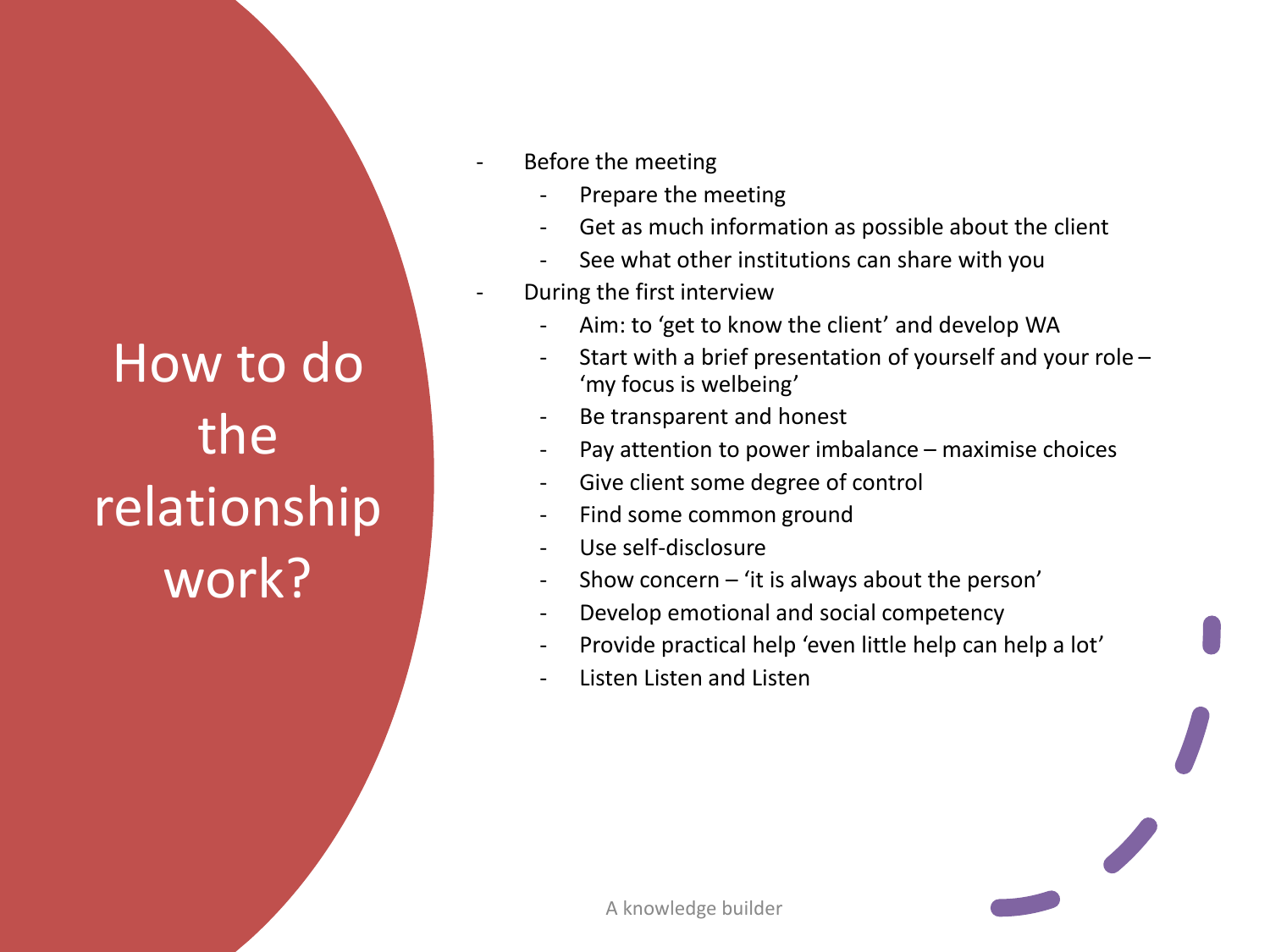When do we have enough relationship to move on?

- Different answers
- Sometimes after 20-30 sessions
- When the client is related and comfortable talking to the CO
- Less lies
- More open postures
- More 'change talk'
- Client starts talking about his new life – anxiety regarding post-release, relations with family etc.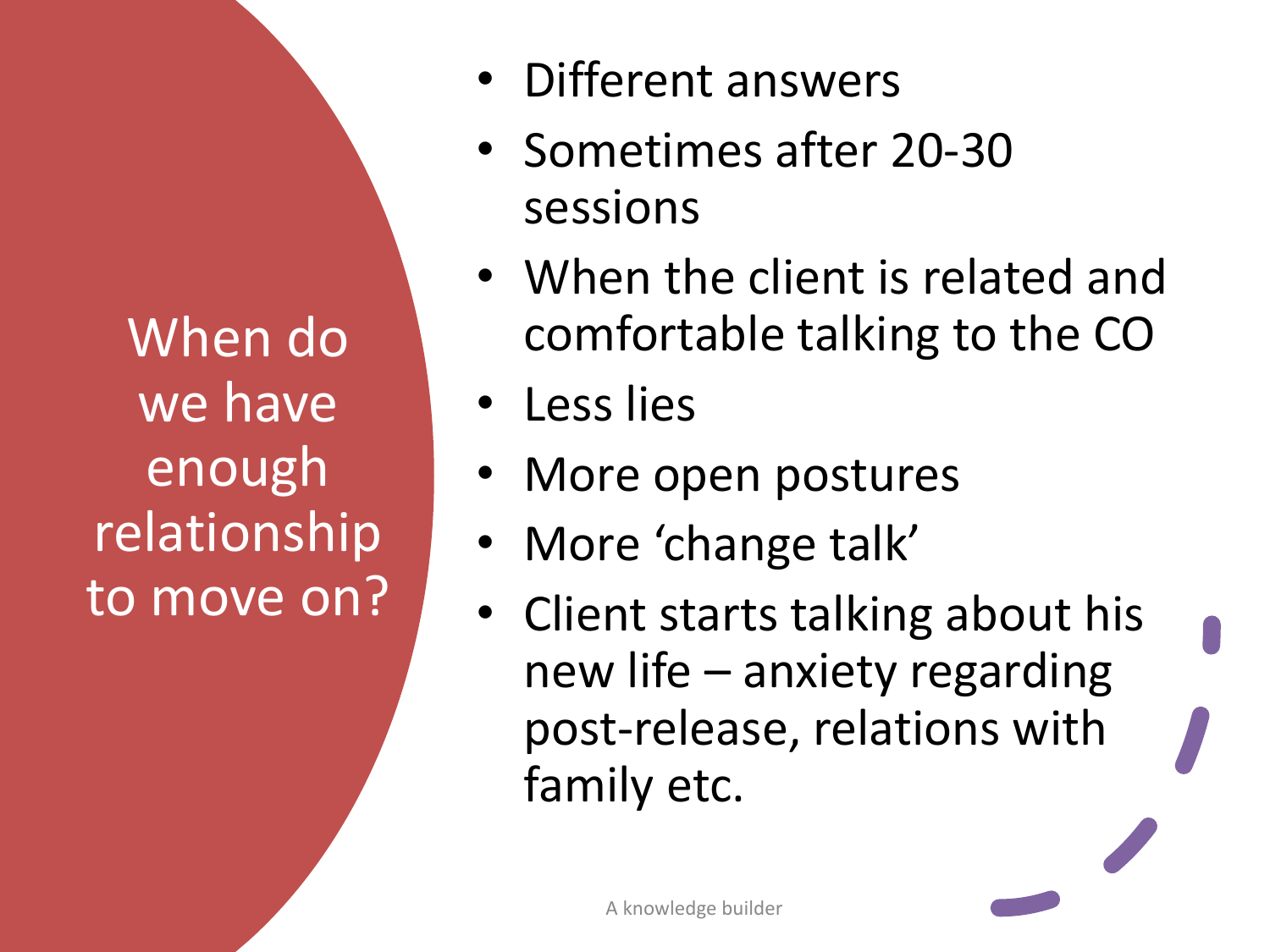# The don'ts

- Do not speak about the terrorist activity during the first sessions
- Do not use confrontation
- Do not speak about the client's religion
- Avoid taking notes